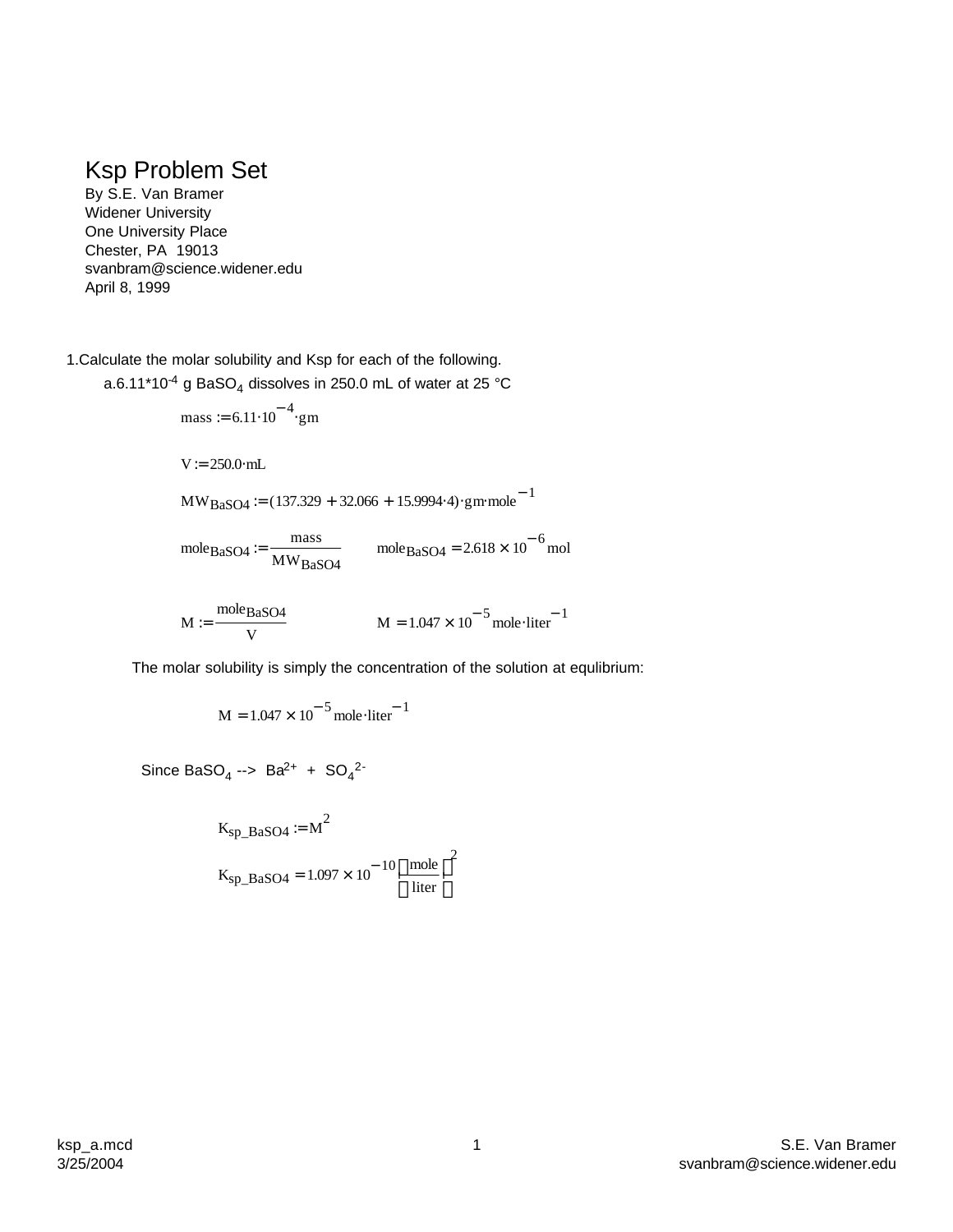b.0.3295 g BaF $_{\rm 2}$  dissolves in 250.0 mL of water at 25 °C

mass := 0.3295·gm  
\nV := 250.0·mL  
\nMW<sub>BaF2</sub> := (137.329 + 18.998·2)·gm mole<sup>-1</sup>  
\nmole<sub>BaF2</sub> := 
$$
\frac{\text{mass}}{\text{MW}_{\text{BaF2}}}
$$
 mole<sub>BaF2</sub> = 1.879 × 10<sup>-3</sup> mol  
\nM :=  $\frac{\text{mole}_{\text{BaF2}}}{V}$  M = 7.517 × 10<sup>-3</sup> mole·liter<sup>-1</sup>

The molar solubility is simply the concentration of the solution at equlibrium:

 $M = 7.517 \times 10^{-3}$  mole liter<sup>-1</sup>

Since BaF<sub>2</sub> --> Ba<sup>2+</sup> + 2 F<sup>-</sup>

 $K_{\text{sp\_BaF2}} \coloneqq 4 \cdot M^3$ 

$$
K_{\rm sp\_BaF2} = 1.699 \times 10^{-6} \left(\frac{\text{mole}}{\text{liter}}\right)^3
$$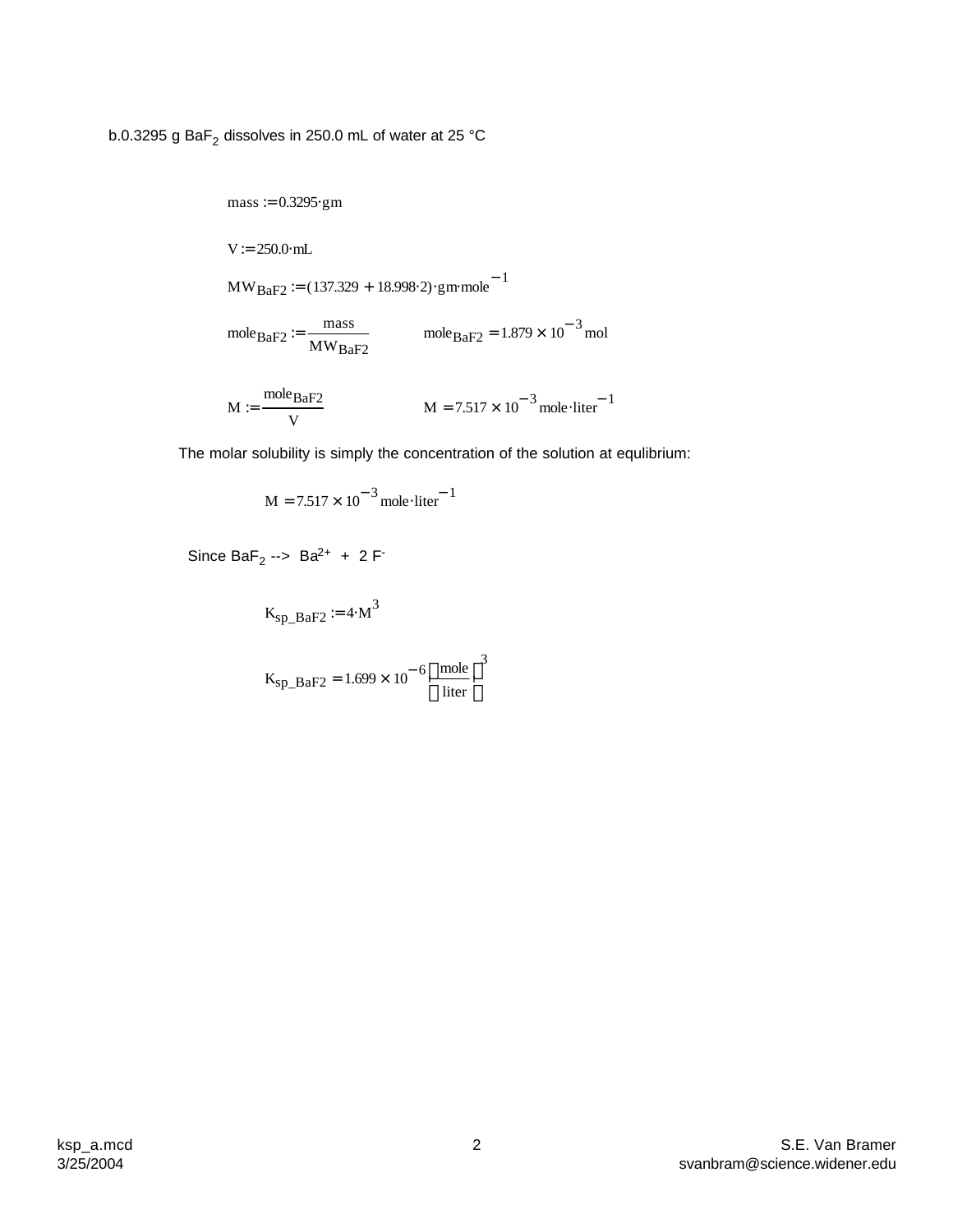c.4.807\*10-4 g AgCl dissolves in 250.0 mL of water at 25 °C

mass := 4.807·10<sup>-4</sup>·gm  
\nV := 250.0·mL  
\nMW<sub>AgCl</sub> := (107.8682 + 35.4527)·gm mole<sup>-1</sup>  
\nmole<sub>AgCl</sub> := 
$$
\frac{\text{mass}}{\text{MW}_{AgCl}}
$$
 mole<sub>AgCl</sub> = 3.354 × 10<sup>-6</sup> mol  
\nM :=  $\frac{\text{mole}_{AgCl}}{\text{V}}$  M = 1.342 × 10<sup>-5</sup> mole·liter<sup>-1</sup>

The molar solubility is simply the concentration of the solution at equlibrium:

$$
M = 1.342 \times 10^{-5} \text{ mole·liter}^{-1}
$$

Since AgCl --> Ag+ + Cl-

$$
K_{\text{sp}\_\text{AgCl}} := M^2
$$
  

$$
K_{\text{sp}\_A \text{gCl}} = 1.8 \times 10^{-10} \left(\frac{\text{mole}}{\text{liter}}\right)^2
$$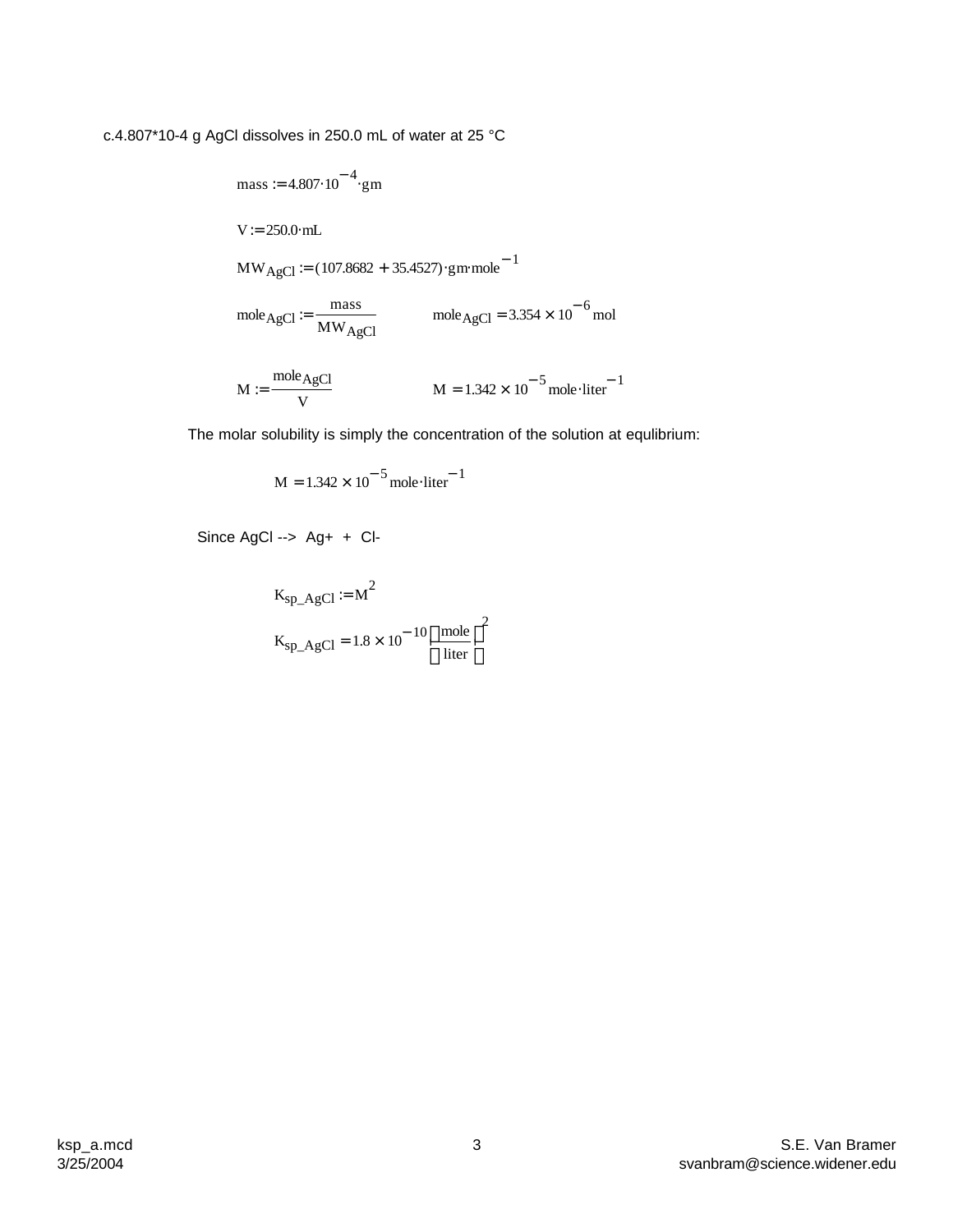d.1.667 g Ca $\mathsf{F}_2$  dissolves in 100.0 L of water at 25 °C

mass := 1.667·gm  
\nV := 100·L  
\nMW<sub>CaF2</sub> := (40.078 + 2·18.998)·gm mole<sup>-1</sup>  
\nmole<sub>CaF2</sub> := 
$$
\frac{\text{mass}}{\text{MW}_{\text{CaF2}}}
$$
 mole<sub>CaF2</sub> = 0.021 mol  
\nM :=  $\frac{\text{mole}_{\text{CaF2}}}{V}$  M = 2.135 × 10<sup>-4</sup> mole·liter<sup>-1</sup>

The molar solubility is simply the concentration of the solution at equlibrium:

$$
M = 2.135 \times 10^{-4} \text{ mole·liter}^{-1}
$$

Since 
$$
CaF_2 \rightarrow Ca^{2+} + 2F
$$
  
\nM 2M  
\n $K_{sp} = M \cdot (2 \cdot M)^2$   
\n $K_{sp\_CaF2} := 4M^3$   
\n $K_{sp\_CaF2} = 3.894 \times 10^{-11} \left(\frac{\text{mole}}{\text{liter}}\right)^3$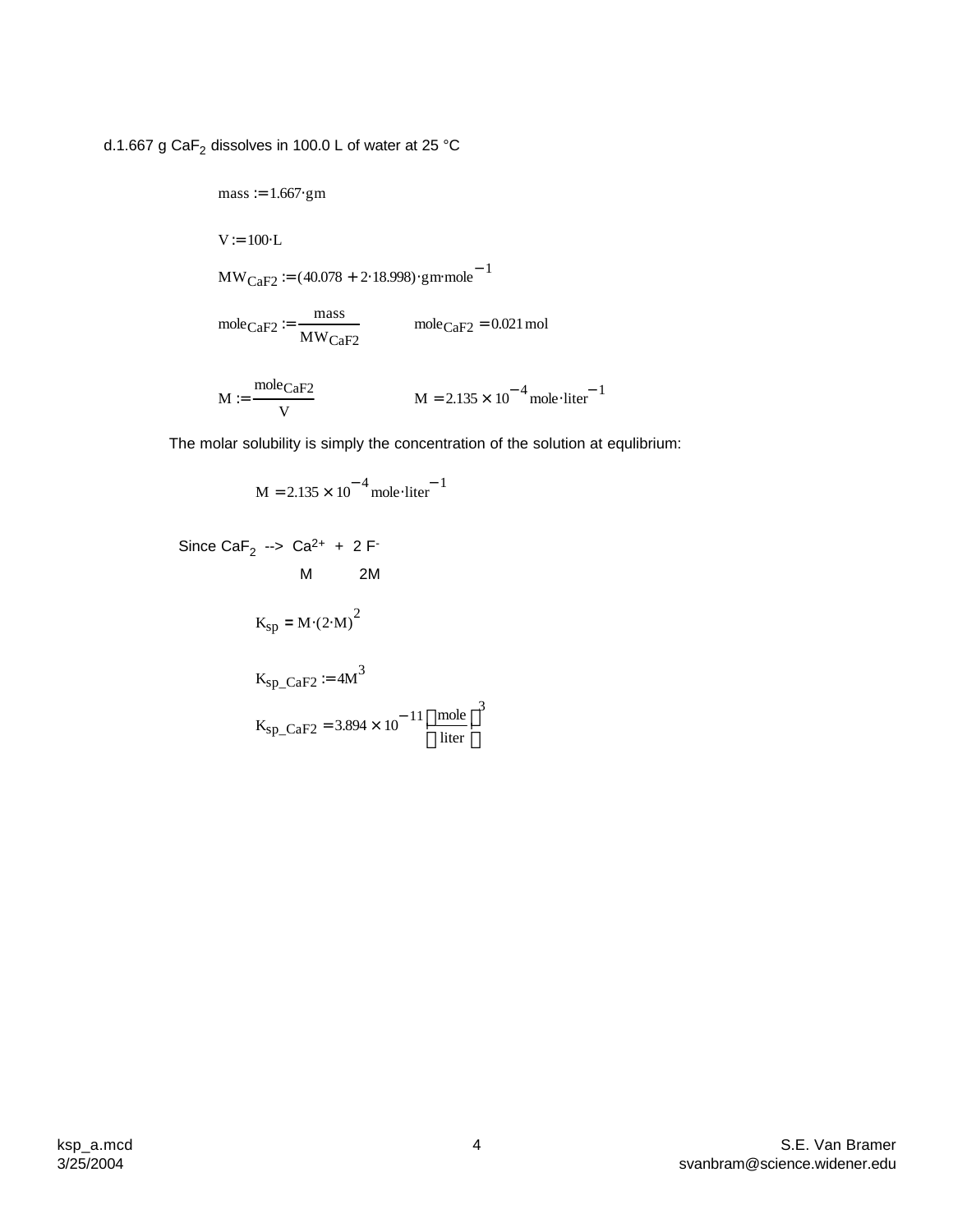2.Use the  $\mathsf{K}_{\mathrm{sp}}$  values calculated above to determine the mass of each that will dissolve in 2.0 L of deionized water.

a.BaSO<sup>4</sup>

$$
K_{\rm sp\_BaSO4} = X^2
$$
  
\n
$$
X := \sqrt{K_{\rm sp\_BaSO4}}
$$
  
\n
$$
X = 1.047 \times 10^{-5} \text{ mole·liter}^{-1}
$$
  
\n
$$
\text{mole\_disolved} := X \cdot 2 \cdot \text{liter}
$$
  
\n
$$
\text{mole\_disolved} = 2.094 \times 10^{-5} \text{ mol}
$$
  
\n
$$
\text{mass\_disolved} := \text{mole\_disolved} \cdot \text{MW}_{\text{BaSO4}}
$$
  
\n
$$
\text{mass\_disolved} = 4.888 \times 10^{-3} \text{ gm}
$$

 $b$ .Ba $F<sub>2</sub>$ 

$$
K_{\text{sp\_BaF2}} = 4 \cdot x^3
$$
  

$$
X := \left(\frac{K_{\text{sp\_BaF2}}}{4}\right)^{\left(\frac{1}{3}\right)}
$$
  

$$
X = 7.517 \times 10^{-3} \text{ mole·liter}^{-1}
$$

mole\_disolved := X⋅2⋅liter

mole\_disolved = 0.015mol

mass\_disolved := mole\_disolved⋅MWBaF2

mass\_disolved = 2.636gm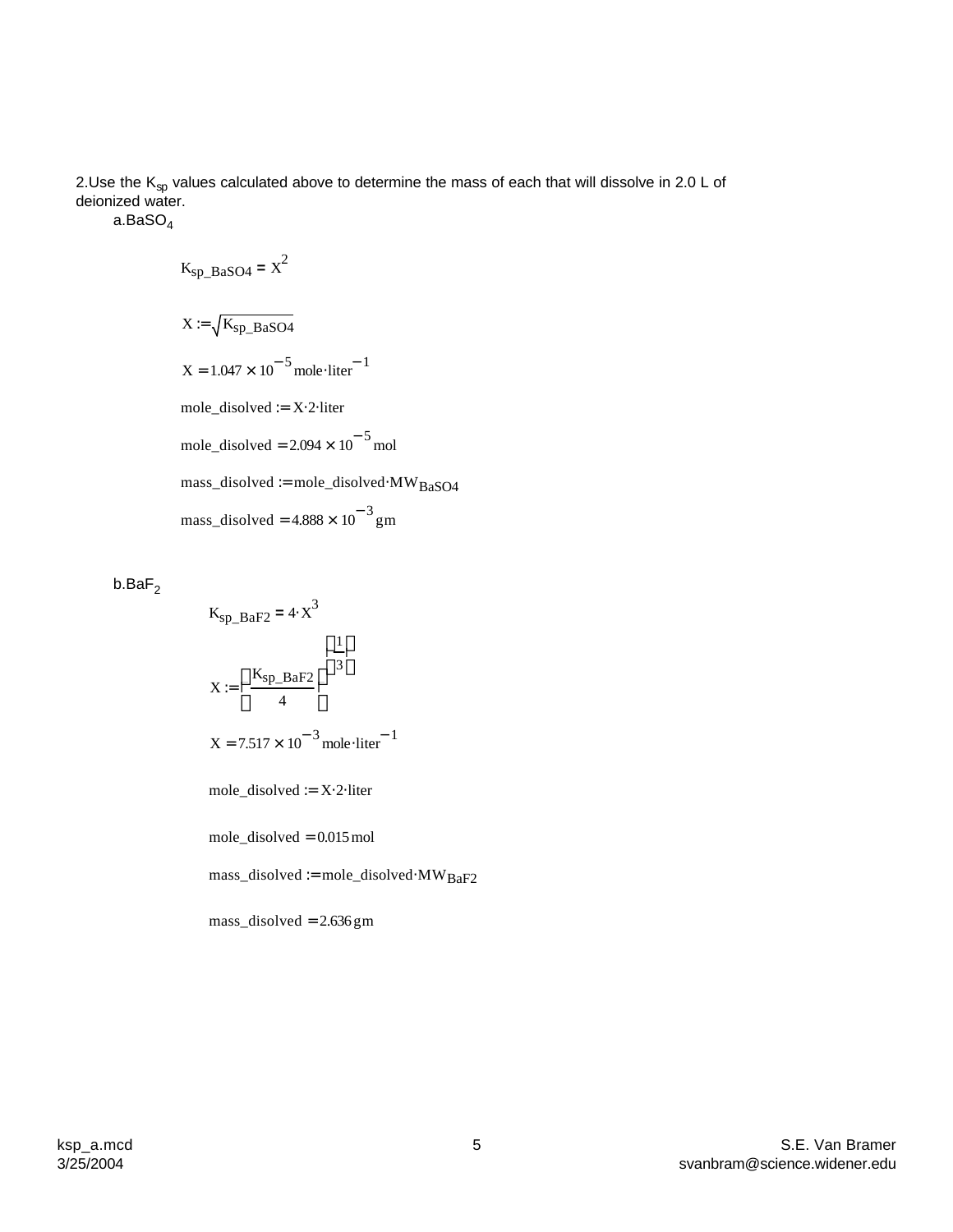c.AgCl

$$
K_{\rm sp\_AgCl} = X^2
$$
  
\n
$$
X := \sqrt{K_{\rm sp\_AgCl}}
$$
  
\n
$$
X = 1.342 \times 10^{-5} \text{ mole·liter}^{-1}
$$
  
\n
$$
\text{mole\_disolved} := X \cdot 2 \cdot \text{liter}
$$
  
\n
$$
\text{mole\_disolved} = 2.683 \times 10^{-5} \text{ mol}
$$
  
\n
$$
\text{mass\_disolved} := \text{mole\_disolved} \cdot \text{MW}_{\text{AgCl}}
$$
  
\n
$$
\text{mass\_disolved} = 3.846 \times 10^{-3} \text{ gm}
$$

d. $\mathsf{CaF}_2$ 

$$
K_{\rm sp\_CaF2} = 4 \cdot X^3
$$
  
\n
$$
X := \left(\frac{K_{\rm sp\_CaF2}}{4}\right)^{\left(\frac{1}{3}\right)}
$$
  
\n
$$
X = 2.135 \times 10^{-4} \text{ mole·liter}^{-1}
$$
  
\n
$$
\text{mole\_disolved} := X \cdot 2 \cdot \text{liter}
$$
  
\n
$$
\text{mole\_disolved} = 4.27 \times 10^{-4} \text{ mol}
$$
  
\n
$$
\text{mass\_disolved} := \text{mole\_disolved} \cdot \text{MW}_{\text{CaF2}}
$$
  
\n
$$
\text{mass\_disolved} = 0.033 \text{ gm}
$$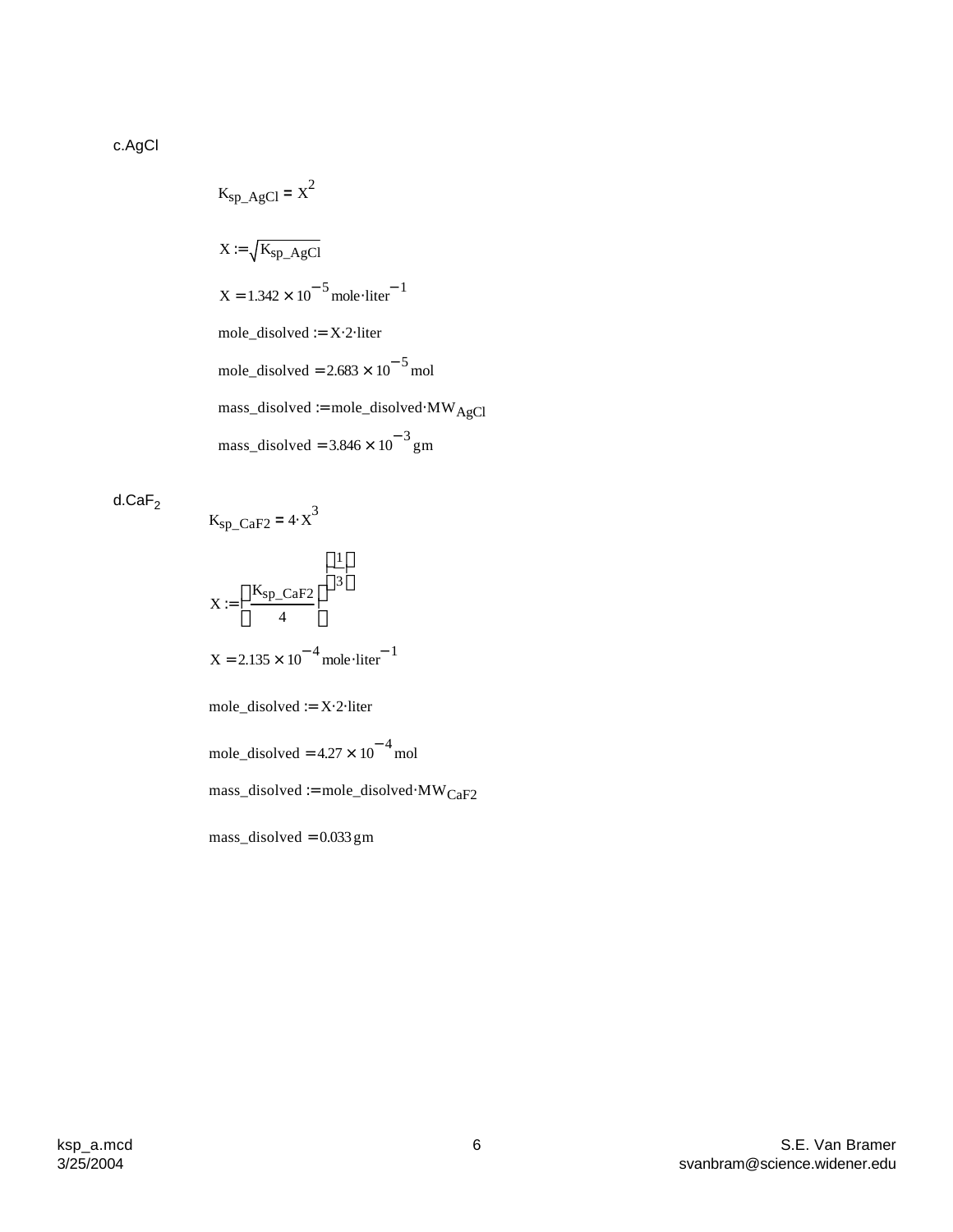3.Use the  $K_{sp}$  values calculated above to determine.

a.The mass of BaSO<sub>4</sub> that will dissolve in 500 mL of 0.10 M sodium sulfate.

Sodium sulfate is a salt, it dissociates completely according to Na2SO4 --> 2Na1+ + SO42-

 $C_{\text{Na2SO4}} \coloneqq 0.1 \cdot \text{mole} \cdot \text{liter}^{-1}$ 

$$
CSO4_initial := CNa2SO4
$$

Next the equlibrium for the solubility of  $BaSO<sub>4</sub>$ BaSO4 <--> Ba2+ + SO42-

 $K_{\text{sp\_BaSO4}} = X \cdot (C_{\text{SO4\_initial}} + X)$ 

If you assume that X is small this rearanges to:

$$
K_{\text{sp}\_ \text{BaSO4}} = X \cdot C_{\text{SO4}\_ \text{initial}}
$$

$$
X := \frac{K_{\text{sp}\_ \text{BaSO4}}}{C_{\text{SO4}\_ \text{initial}}}
$$

$$
X = 1.097 \times 10^{-9} \text{mole·liter}^{-1}
$$

Which shows that the assumption was reasonable

From this we can calculate the mass of BaSO<sub>4</sub> that dissolves

massBaSO4 1.28 <sup>10</sup><sup>−</sup> <sup>7</sup> = × gm massBaSO4 := moleBaSO4⋅MWBaSO4 moleBaSO4 5.483 <sup>10</sup><sup>−</sup> <sup>10</sup> moleBaSO4 := <sup>V</sup>⋅<sup>X</sup> <sup>=</sup> <sup>×</sup> mol V:= 500⋅mL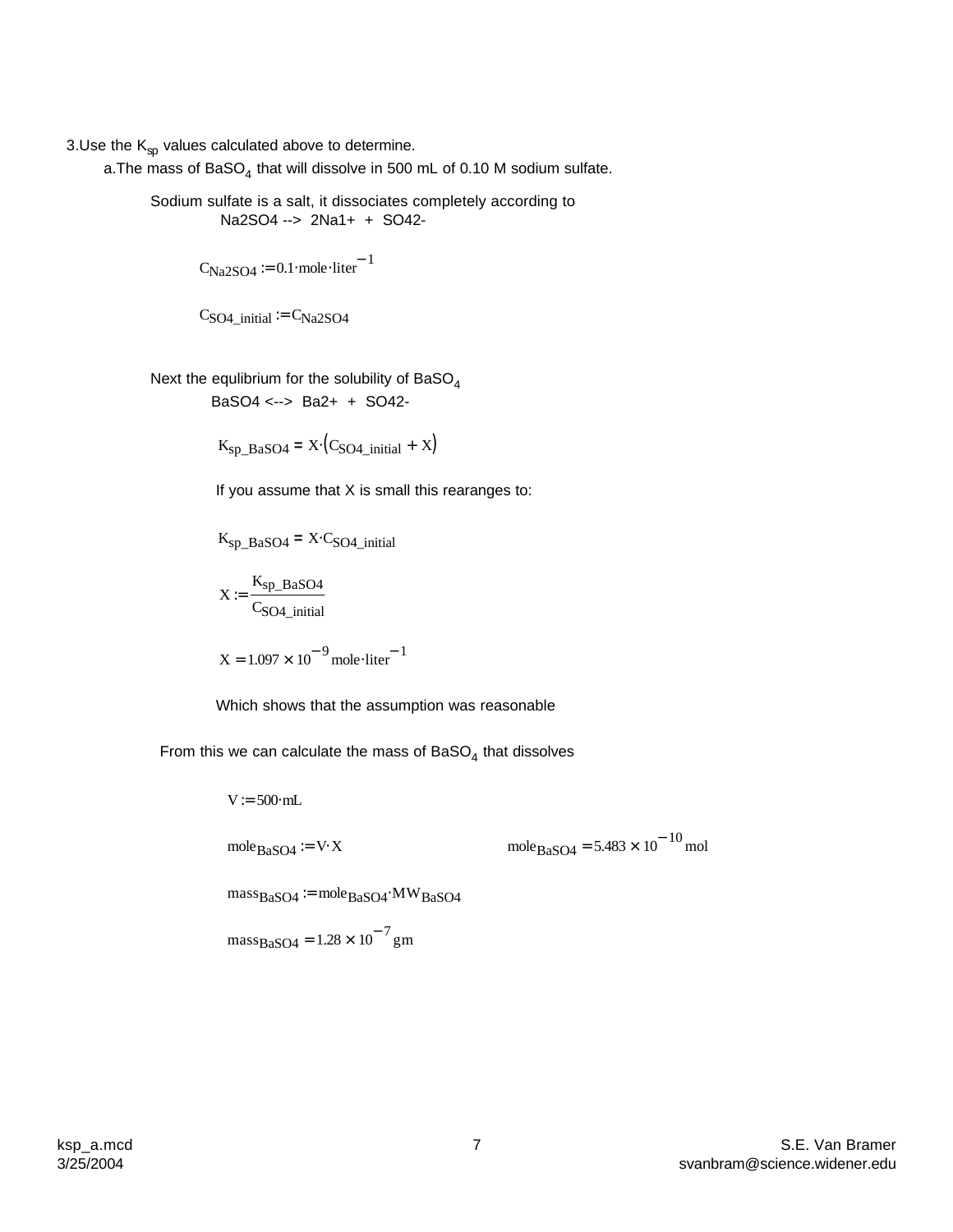b.The mass of Ba $F_2$  that will dissolve in 250 mL of 0.10 M potassium fluoride.

Potassium fluoride is a salt, it dissociates completely according to KF --> K1+ + F1-

$$
C_{KF} := 0.1 \cdot \text{mole} \cdot \text{liter}^{-1}
$$

$$
C_{F\_initial} := C_{KF}
$$

Next the equlibrium for the solubility of  $\textsf{BaF}_2$ 

$$
BaF2 \leftarrow > Ba2+ + 2F1-
$$

$$
K_{\text{sp\_BaF2}} = X \cdot \left( C_{F\_initial} + 2X \right)^2
$$

If you assume that X is small this rearanges to:

$$
K_{\rm sp\_BaF2} = X \cdot C_{\rm F\_initial}^{2}
$$

$$
X := \frac{K_{\rm sp\_BaF2}}{C_{\rm F\_initial}^{2}}
$$

$$
X = 1.699 \times 10^{-4} \text{ mole·liter}^{-1}
$$

Which shows that the assumption was reasonable

From this we can calculate the mass of BaF $_2$  that dissolves

$$
V = 250 \text{ mL}
$$
  
mole<sub>BaF2</sub> := V·X  
mose<sub>BaF2</sub> := W·X  
mass<sub>BaF2</sub> := mole<sub>BaF2</sub>·MW<sub>BaF2</sub>  
mass<sub>BaF2</sub> = 7.448 × 10<sup>-3</sup> gm

 $10^{-5}$  mol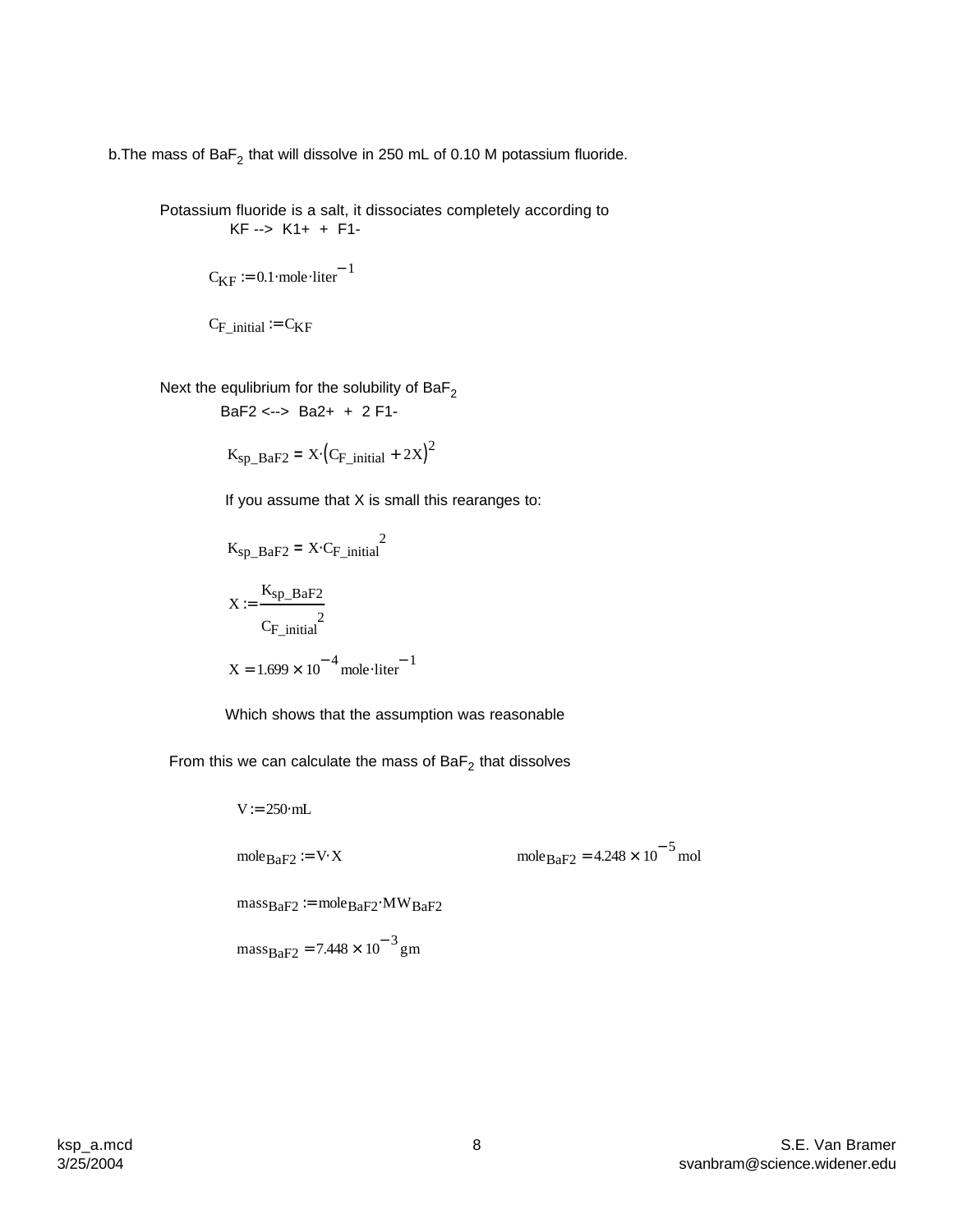c. The mass of AgCl that will dissolve in 5.0 L of  $10^{-4}$  M lithium chloride.

Lithium is a salt, it dissociates completely according to LiCl --> Li1+ + Cl1-

$$
C_{LiCl} \coloneqq 10^{-4} \cdot \text{mole·liter}^{-1}
$$

$$
C_{Cl\_initial} := C_{LiCl}
$$

Next the equlibrium for the solubility of AgCl  $AgCl \leftarrow > Ag1+ + Cl1-$ 

$$
K_{\text{sp}\_\text{AgCl}} = X \cdot (C_{\text{Cl}\_\text{initial}} + X)
$$

If you assume that X is small this rearanges to:

$$
K_{\text{sp}\_\text{AgCl}} = X \cdot C_{\text{Cl}\_\text{initial}}
$$

$$
X:=\frac{K_{sp\_AgCl}}{C_{Cl\_initial}}
$$

$$
X = 1.8 \times 10^{-6} \text{ mole·liter}^{-1}
$$

Which shows that the assumption was reasonable

From this we can calculate the mass of BaSO<sub>4</sub> that dissolves

V := 5·L  
\nmole<sub>AgCl</sub> := V·X  
\nmole<sub>AgCl</sub> := mole<sub>AgCl</sub>·MW<sub>AgCl</sub>  
\n
$$
\text{mass}_{AgCl} = 1.29 \times 10^{-3} \text{ gm}
$$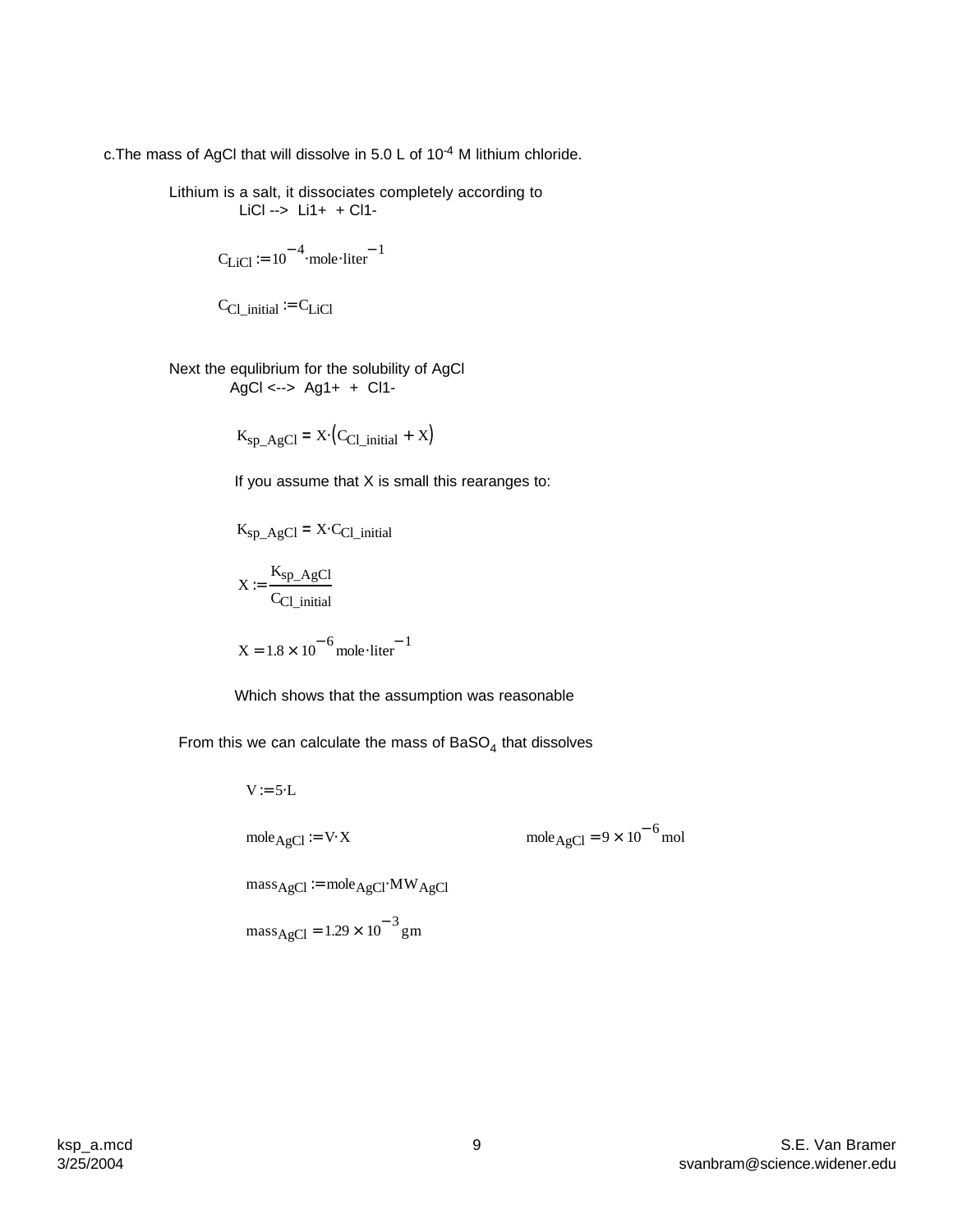d.The mass of Ca $F_2$  that will dissolve in 5000.0 L of 0.10 M potassium fluoride.

Potassium fluoride is a salt, it dissociates completely according to KF --> K1+ + F1-

$$
C_{KF} := 0.1 \cdot \text{mole·liter}^{-1}
$$

$$
C_{F\_initial} \coloneqq C_{KF}
$$

Next the equlibrium for the solubility of  $\text{CaF}_2$ 

CaF2 <--> Ca2+ + 2 F1-

$$
K_{\rm sp\_CaF2} = X \cdot \left( C_{F\_initial} + 2X \right)^2
$$

If you assume that X is small this rearanges to:

$$
K_{\rm sp\_CaF2} = X \cdot C_{\rm F\_initial}^{2}
$$

$$
X := \frac{K_{\rm sp\_CaF2}}{C_{\rm F\_initial}^{2}}
$$

$$
X = 3.894 \times 10^{-9} \text{ mole·liter}^{-1}
$$

Which shows that the assumption was reasonable

From this we can calculate the mass of CaF $_2$  that dissolves

$$
V := 5000 \text{ L}
$$
  
mole<sub>CaF2</sub> := V $\times$   
mole<sub>CaF2</sub> := W $\times$   
mass<sub>CaF2</sub> := mole<sub>CaF2</sub>·MW<sub>CaF2</sub>  
mass<sub>CaF2</sub> = 1.52 × 10<sup>-3</sup> gm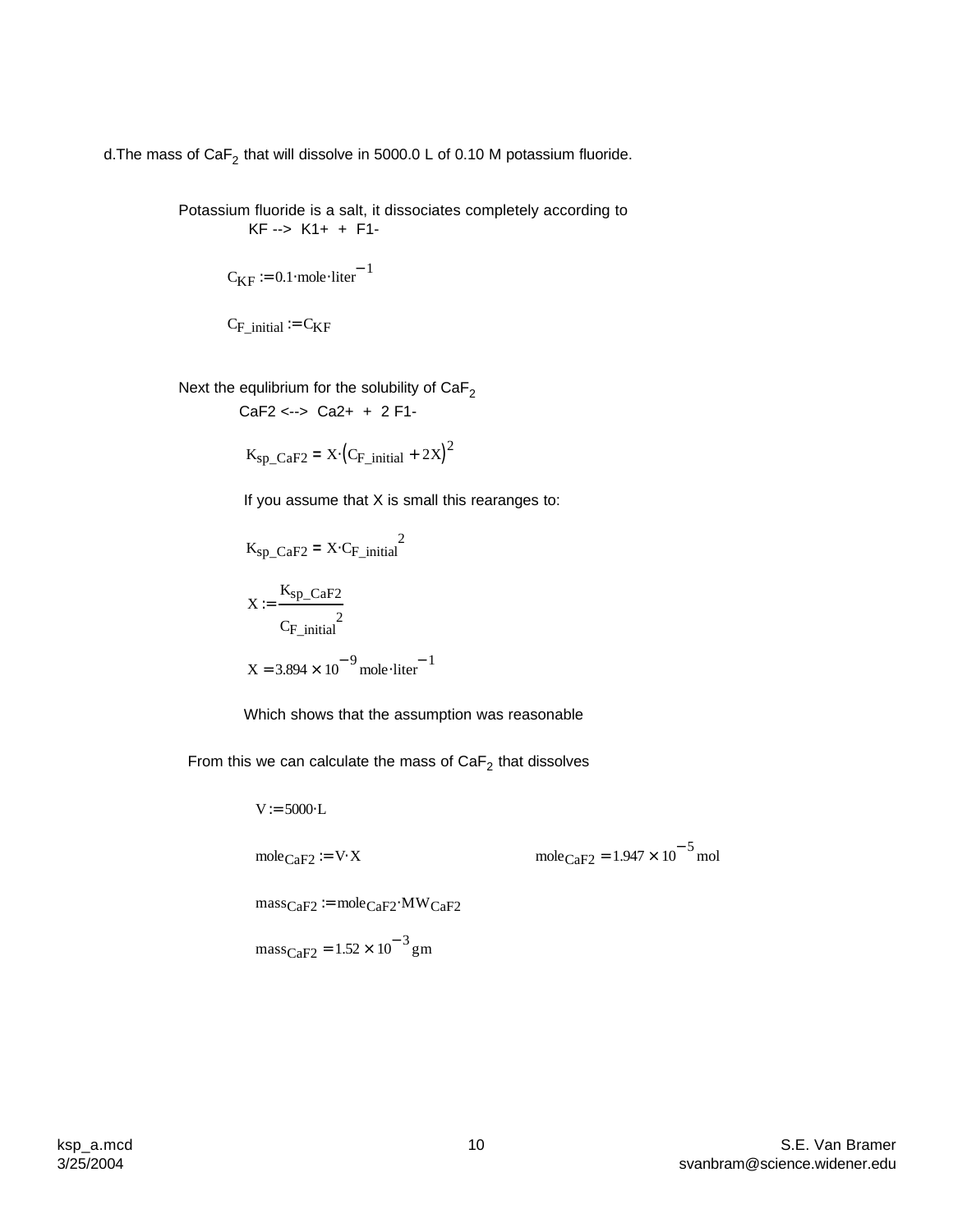4.Use the  $K_{sp}$  values calculated in the previious problem set to determine the mass of precipitate formed and the concentration all ions remaining in soultion when:

a.50.0 mL of 0.10 M barium acetate is mixed with 100.0 mL of 0.10 M sodium sulfate.

Sodium sulfate is a salt, it dissociates completely according to

 $C<sub>SO4</sub>$ \_initial = 0.05 mole liter<sup>-1</sup>  $C<sub>SO4</sub>_{initial} := C<sub>Na2SO4</sub> \cdot \frac{50 \text{ mL}}{100 \text{ J}}$   $C<sub>SO4</sub>_{initial} = 0.05 \text{ mole} \cdot$ 100⋅mL  $= C_{\text{Na2SO4}}$  $C_{\text{Na2SO4}} \coloneqq 0.1 \cdot \text{mole} \cdot \text{liter}^{-1}$  $Na<sub>2</sub>SO<sub>4</sub> \rightarrow 2Na<sup>1+</sup> + SO<sub>4</sub><sup>2-</sup>$ 

Barium Acetate is a salt, it dissociates completely according to Ba(CH3COO)2 --> Ba2+ + 2 CH3COO-

> $C_{Ba\_initial} = C_{BaCH3COO} \cdot \frac{50 \text{ mL}}{100 \text{ J}}$   $C_{Ba\_initial} = 0.05 \text{ mole} \cdot$ 100⋅mL  $= C_{BaCH3COO}$  $C_{BaCH3COO}$  = 0.1⋅mole⋅liter<sup>-1</sup>

$$
C_{Ba\_initial} = 0.05 \text{ mole·liter}^{-1}
$$

Since Barium Sulfate is insoluble, it will for a precipitate. In this direction the reaction has a large value for K, so we'll assume it goes to completion. Since the moles of barium and sulfate are equal there is no limiting reagent.

 $V:=100 \cdot mL$ 

mole<sub>BaSO4</sub> := 
$$
C_{Ba\_initial}
$$
 V  $mole_{BaSO4} = 5 \times 10^{-3} \text{ mol}$   
\n $mass_{BaSO4} := mole_{BaSO4} \cdot MW_{BaSO4}$   $mass_{BaSO4} = 1.167 \text{ gm}$ 

Next the equlibrium for the solubility of  $BaSO<sub>4</sub>$ 

$$
BaSO4 \leftarrow > Ba2+ + SO42-
$$

$$
K_{sp}\_BaSO4 = X^2
$$

$$
X := (K_{sp}\_BaSO4)^2
$$

From this we can give the concentration of all the ions in solution:  $X = 1.047 \times 10^{-5}$  mole⋅liter<sup>-1</sup>

$$
C_{Ba} = X
$$
  
\n $C_{SO4} = X$   
\n $C_{SO4} = 1.047 \times 10^{-5} \text{ molliter}^{-1}$   
\n $C_{SO4} = 1.047 \times 10^{-5} \text{ molliter}^{-1}$   
\n $C_{CH3COO} = 0.05 \text{ molliter}^{-1}$   
\n $C_{Na} = C_{Na2SO4} \cdot \frac{50 \text{ mL}}{100 \text{ mL}}$   
\n $C_{Na} = 0.05 \text{ molliter}^{-1}$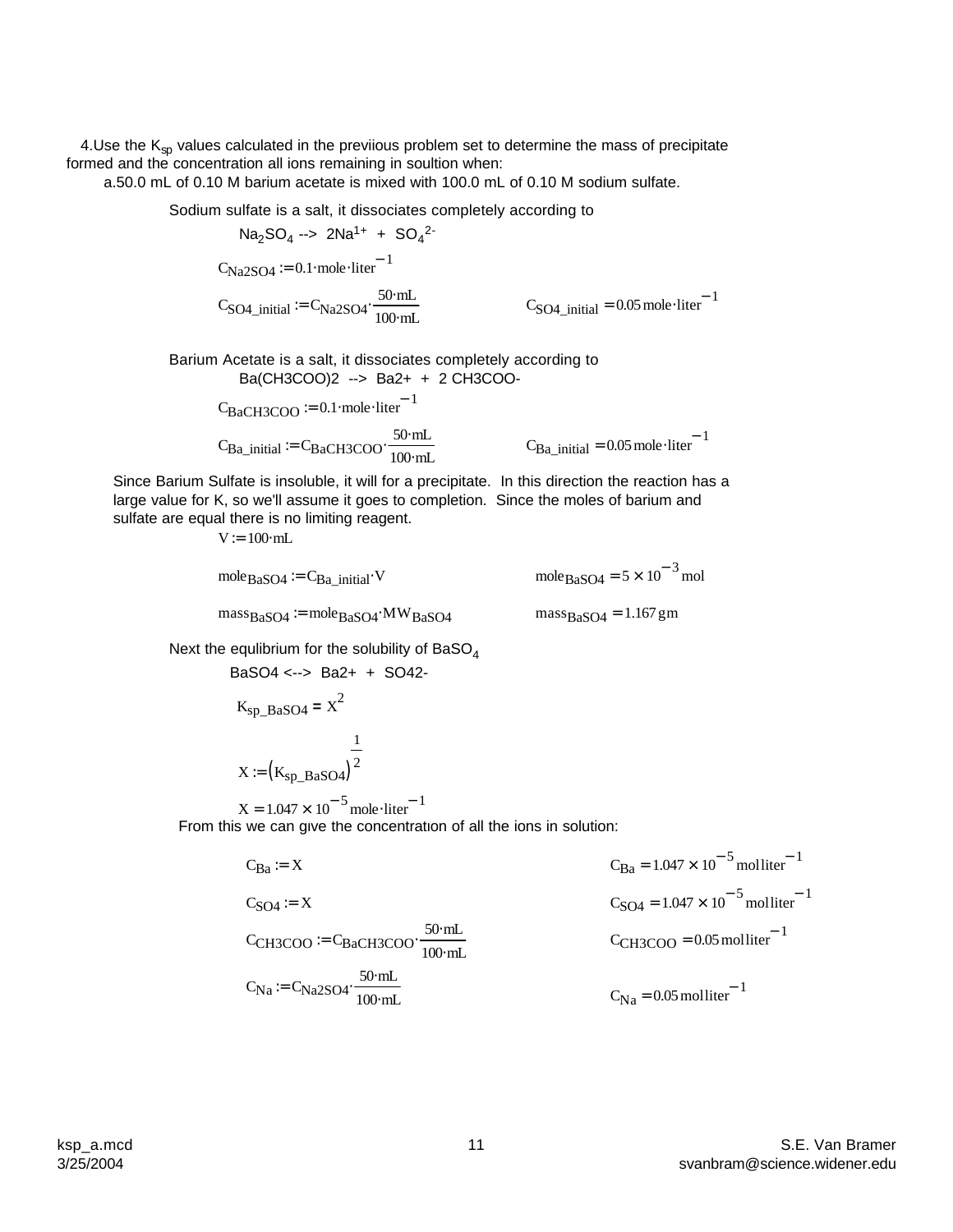b.100.0 mL of 0.15 M barium chlorate is mixed with 250.0 mL of 0.10 M potassium fluoride.

potassium fluorie is a salt, it dissociates completely according to

 KF --> K1+ + F1-  $C_{\text{KF}} \coloneqq 0.1 \cdot \text{mole} \cdot \text{liter}^{-1}$  $C_{\text{F}_i}$ initial  $= C_{\text{KF}} \cdot \frac{250 \text{ mL}}{250 \text{ J}}$ 350⋅mL  $= C_{\text{KF}} \cdot \frac{250 \text{ mL}}{250 \text{ J}}$   $C_{\text{F}_{\text{initial}}} = 0.071 \text{ mole·liter}^{-1}$ Barium Chlorate is a salt, it dissociates completely according to  $Ba(CIO<sub>3</sub>)<sub>2</sub>$  -->  $Ba<sup>2+</sup> + 2 ClO<sub>3</sub><sup>1-</sup>$  $C_{BaClO3}$  := 0.15⋅mole⋅liter<sup>-1</sup>

$$
C_{Ba\_initial} := C_{BaClO3} \cdot \frac{100 \text{ mL}}{350 \text{ mL}} \qquad C_{Ba\_initial} = 0.043 \text{ mole·liter}^{-1}
$$

Since Barium Fluoride is insoluble, it will form a precipitate. In this direction the reaction has a large value for K, so we'll assume it goes to completion. Since the concentration of the barium is smaller, it is the limiting reagent.

 $V := 350 \cdot mL$ 

mole<sub>BaF2</sub> := 
$$
C_{Ba\_initial} \cdot V
$$
   
\nmole<sub>BaF2</sub> = 0.015 mol  
\nmass<sub>BaF2</sub> := mole<sub>BaF2</sub>·MW<sub>BaF2</sub>   
\nmass<sub>BaF2</sub> = 2.63 gm

Next the equlibrium for the solubility of  $BaF<sub>2</sub>$ 

$$
BaF2 \leftarrow > Ba2+ + 2 F1-
$$
  
\n
$$
CF := CF_{initial} - CBa_{initial}
$$
  
\n
$$
Ksp_BaF2 = X \cdot (CF + 2 \cdot X)2
$$

Assuming X is small, this simplifies to:

$$
K_{\text{sp\_BaF2}} = X \cdot (C_{\text{F}})^{2}
$$

$$
X := \frac{K_{\text{sp\_BaF2}}}{C_{\text{r}}^{2}}
$$

$$
X = 2.082 \times 10^{-3} \text{ mole·liter}^{-1}
$$

From this we can give the concentration of all the ions in solution:

$$
C_{Ba} = X
$$
  
\n $C_{Ba} = 2.082 \times 10^{-3} \text{ mol liter}^{-1}$   
\n $C_{CIO3} = 2C_{BaClO3} \cdot \frac{100 \text{ mL}}{350 \text{ mL}}$   
\n $C_{CIO3} = 0.086 \text{ mol liter}^{-1}$   
\n $C_{CIO3} = 0.086 \text{ mol liter}^{-1}$   
\n $C_{K} = C_{KF} \cdot \frac{250 \text{ mL}}{350 \text{ mL}}$   
\n $C_{K} = 0.071 \text{ mol liter}^{-1}$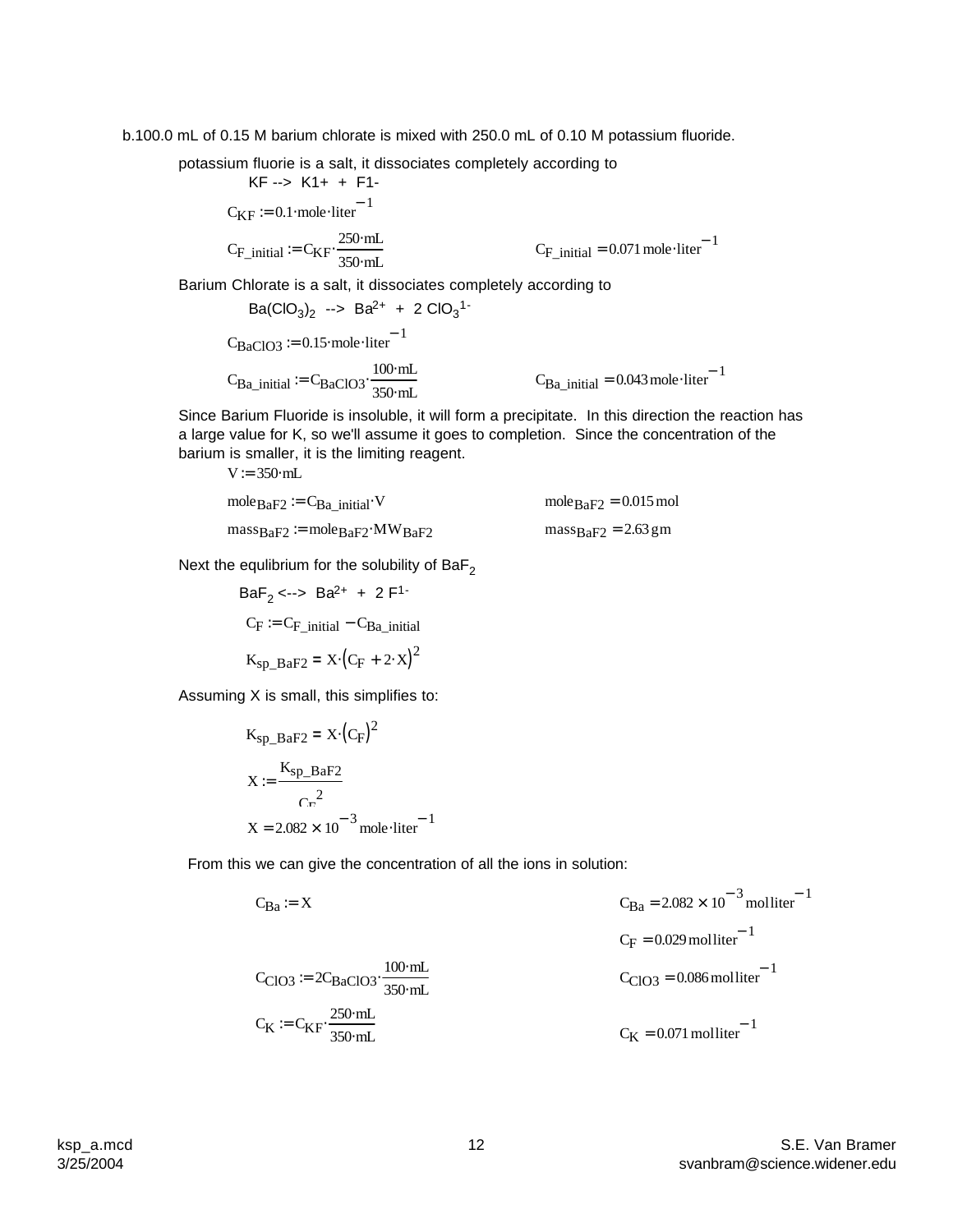c.75.0 mL of 0.015 M silver nitrate is mixed with 1.0 L of 10-4 M lithium chloride.

Lithium Chloride is a salt, it dissociates completely according to

$$
\text{LiCl} \rightarrow \text{Li}^{1+} + \text{Cl}^{1-}
$$
\n
$$
\text{C}_{\text{LiCl}} := 10^{-4} \cdot \text{mole-liter}^{-1}
$$
\n
$$
\text{C}_{\text{Cl\_initial}} := \text{C}_{\text{LiCl}} \cdot \frac{1000 \cdot \text{mL}}{1075 \cdot \text{mL}} \qquad \text{C}_{\text{Cl\_initial}} = 9.302 \times 10^{-5} \text{mole-liter}^{-1}
$$

Silver Nitrate is a salt, it dissociates completely according to AgNO3 --> Ag+ + NO31-

$$
C_{AgNO3} := 0.015 \text{ mole·liter}^{-1}
$$

$$
C_{\text{Ag\_initial}} := C_{\text{AgNO3}} \frac{75 \text{ mL}}{1075 \text{ mL}} \qquad C_{\text{Ag\_initial}} = 1.047 \times 10^{-3} \text{ mole·liter}^{-1}
$$

Since silver chloride is insoluble, it will form a precipitate. In this direction the reaction has a large value for K, so we'll assume it goes to completion. However, the concentrations are pretty small here. We better check Q to see if a precipitate will form:

$$
Q = C_{Ag\_initial} \cdot C_{Cl\_initial}
$$

$$
Q = 9.735 \times 10^{-8} \left(\frac{\text{mole}}{\text{liter}}\right)^2
$$

$$
K_{sp\_AgCl} = 1.8 \times 10^{-10} \left(\frac{\text{mole}}{\text{liter}}\right)^2
$$

Since Q is greater than K, a precipitate will form and chloride will be the limiting reagent.

$$
V := 1075 \text{ mL}
$$
  
\n
$$
\text{mole}_{AgCl} := C_{Cl\_initial} \cdot V
$$
  
\n
$$
\text{mole}_{AgCl} = 1 \times 10^{-4} \text{ mol}
$$
  
\n
$$
\text{mass}_{AgCl} := \text{mole}_{AgCl} \cdot MW_{AgCl}
$$
  
\n
$$
\text{mass}_{AgCl} = 0.014 \text{ gm}
$$

Next the equlibrium for the solubility of AgCl AgCl <--> Ag1+ + Cl1-

$$
C_{Cl} := C_{Cl\_initial} - C_{Ag\_initial}
$$

$$
K_{\rm sp\_AgCl} = X \cdot (C_{\rm Cl} + X)
$$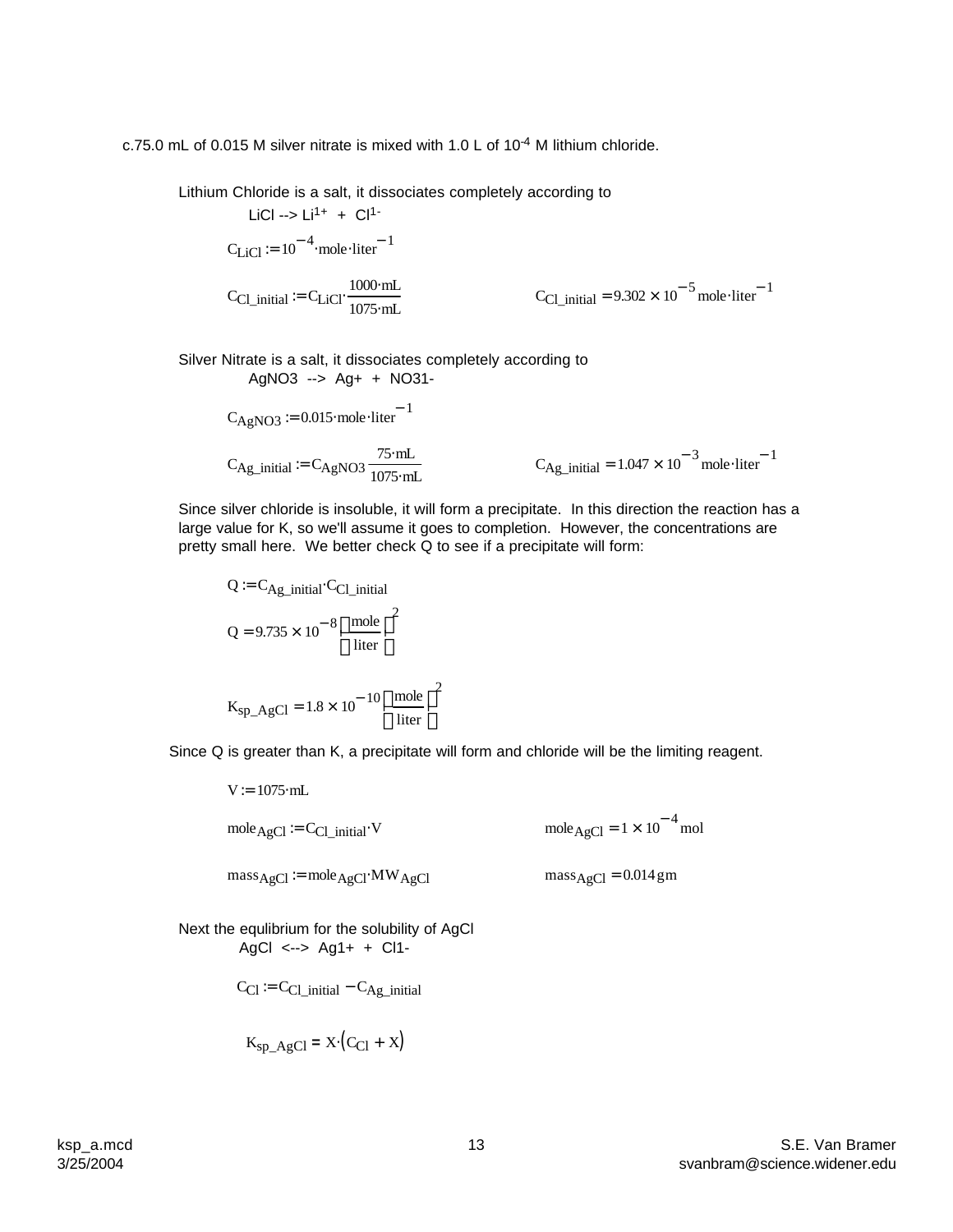Assuming X is small this simplifies to:

$$
K_{\text{sp}\_A \text{gCl}} = X \cdot C_{\text{Cl}}
$$
\n
$$
X := \frac{(K_{\text{sp}\_A \text{gCl}})}{C_{\text{Cl}}}
$$
\n
$$
X = -1.888 \times 10^{-7} \text{ mole·liter}^{-1}
$$
\n
$$
C_{\text{Cl}} = -9.535 \times 10^{-4} \text{ molliter}^{-1}
$$

So the assumption was fine and now we can go on.

From this we can give the concentration of all the ions in solution:

$$
C_{Ag} = X
$$
\n
$$
C_{Ag} = -1.888 \times 10^{-7} \text{molliter}^{-1}
$$
\n
$$
C_{Cl} = -9.535 \times 10^{-4} \text{molliter}^{-1}
$$
\n
$$
C_{NO3} = C_{AgNO3} \cdot \frac{75 \text{ mL}}{1075 \text{ mL}}
$$
\n
$$
C_{NO3} = 1.047 \times 10^{-3} \text{molliter}^{-1}
$$
\n
$$
C_{Li} = C_{LiCl} \cdot \frac{1000 \text{ mL}}{1075 \text{ mL}}
$$
\n
$$
C_{Li} = 9.302 \times 10^{-5} \text{molliter}^{-1}
$$

d.100 L of 0.50 M calcium chloride is mixed with 5000.0 L of 0.10 M potassium fluoride.

 $C_{\text{F}_\text{initial}} = 0.098 \text{ mole·liter}^{-1}$  $C_{\text{F}_{\text{initial}}} = C_{\text{KF}} \cdot \frac{5000 \text{ liter}}{5100 \text{ Hz}}$   $C_{\text{F}_{\text{initial}}} = 0.098 \text{ mole} \cdot$ 5100⋅liter  $:= C_{KF}$  $C_{\text{KF}} \coloneqq 0.1 \cdot \text{mole} \cdot \text{liter}^{-1}$ Potassium Fluoride is a salt, it dissociates completely according to KF --> K1+ + F1-

Calcium Chloride is a salt, it dissociates completely according to CaCl2 --> Ca2+ + 2 Cl1-

$$
C_{CaCl2} \coloneqq 0.015 \text{ mole·liter}^{-1}
$$

 $C_{Ca\_initial} = 2.941 \times 10^{-4}$  mole liter<sup>-1</sup>  $C_{\text{Ca\_initial}} := C_{\text{CaCl2}} \frac{100 \text{ liter}}{5100 \text{ Hz}}$   $C_{\text{Ca\_initial}} = 2.941 \times 10^{-4} \text{ mole}$ 5100⋅liter :=